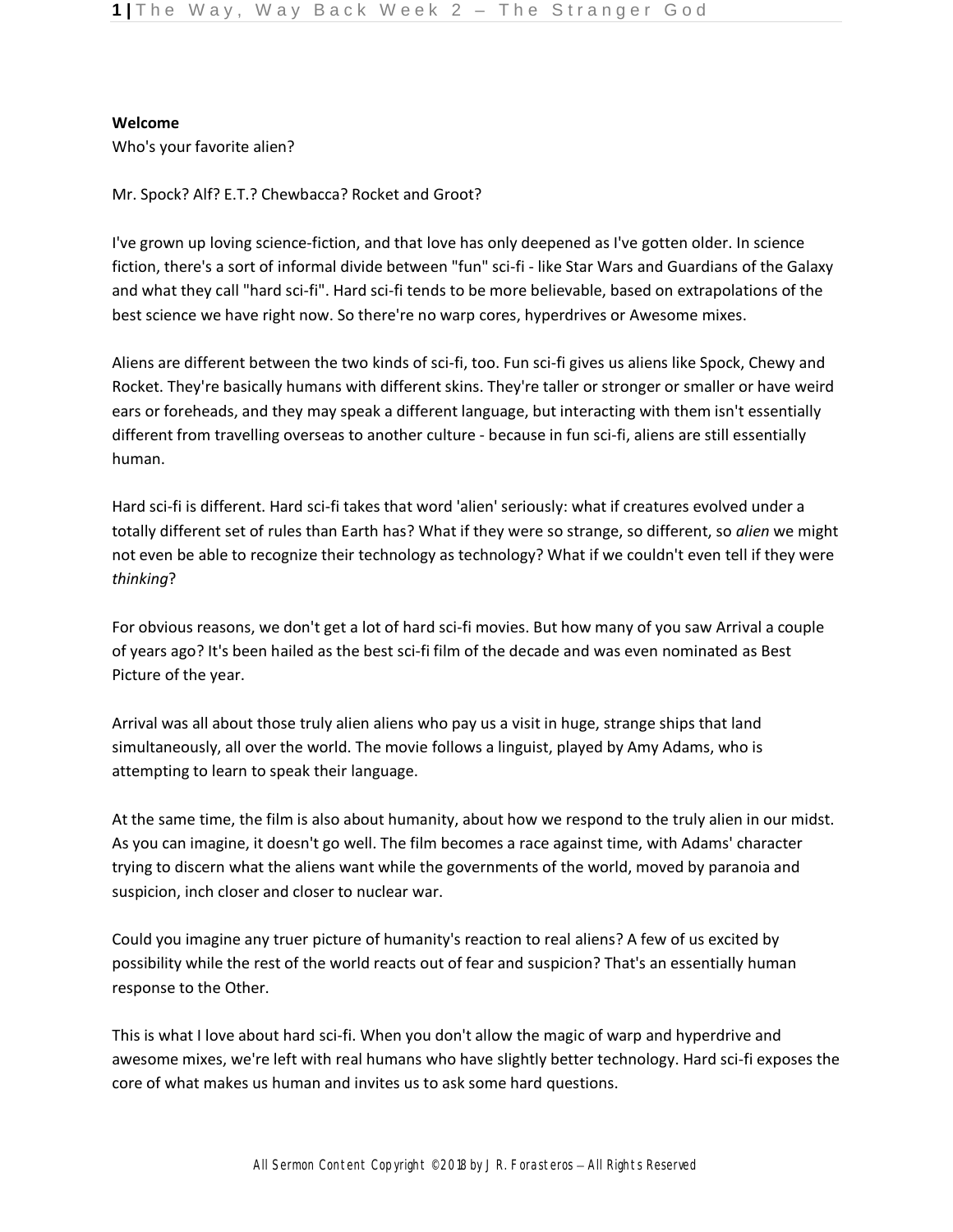So, taking the lead from *Arrival*, I want to ask some hard questions today about hospitality. Because even though we haven't met aliens (YET!), we all encounter strangers. And believe it or not, hospitality is one of the key Christian virtues. So today, we're going to explore that impulse we have to be suspicious of the stranger. We're going to see how we can learn to imitate God in the way we welcome - and why that is good for our humanity.

### **Message**

We've just kicked off our summer series, which we're calling "The Way, Way Back". Hopefully that calls to mind summer vacations, road trips and fights over who got to ride in the way, way back of the station wagon. (I know, no one drives station wagons anymore because we got SUVs and convinced ourselves they're different.) This series is all about the things we learn when we're willing to leave home - aka our comfort zones.

We're in the book of Genesis, following the patriarchs and matriarchs of our faith as they follow God on road trips of their own. We began last week with God calling Abram to leave everything he'd ever known and follow him. We marveled at Abram's faithfulness as he set out after God with no plan, only a promise. And we began to consider the journey we're all setting out on as well, how God is calling us to move, to go, to follow into a future that will require us to be a different kind of church.

[Scripture Slide 1] Today, we're moving a little ways down the road. Turn with me to Genesis 18. God has appeared to Abram several more times, reaffirming his original covenant. He's even changed Abram's name to 'Abraham' as a sign of that covenant.

At this point, Abraham is living as a nomadic herder, but he's pretty wealthy and successful by the standards of his culture. I want to set the scene for you before we dive into the text, because there are several unusual features of this story to be on the lookout for.

First, you'll notice Abraham's hospitality. This is highly unusual in our day, to say nothing of the ancient world. Travelers alone on the road had to fear for their safety, so nobility travelled with hired hands who served as bodyguards as much as anything else. And because there was no way to verify the identity or credentials of a traveler, it was rare to invite a random stranger you met on the road back to your home.

You'll also see Abraham and Sarah prepare a meal in this story. They offer their guests milk and a calf these were delicacies in a world without grocery stores or refrigerators. In fact, even a person as wealthy as Abraham would only eat beef a few times a year.

Finally, this is an appearance of God to humans. The theological term for this is a 'theophany', and it happens fairly regularly in the Old Testament. What's most interesting about theophanies is the response of the human involved. Typically the human either falls down in worship or they immediately build an altar and *then* worship. I mention that because it's notably missing from this story. Pay attention to what's there instead.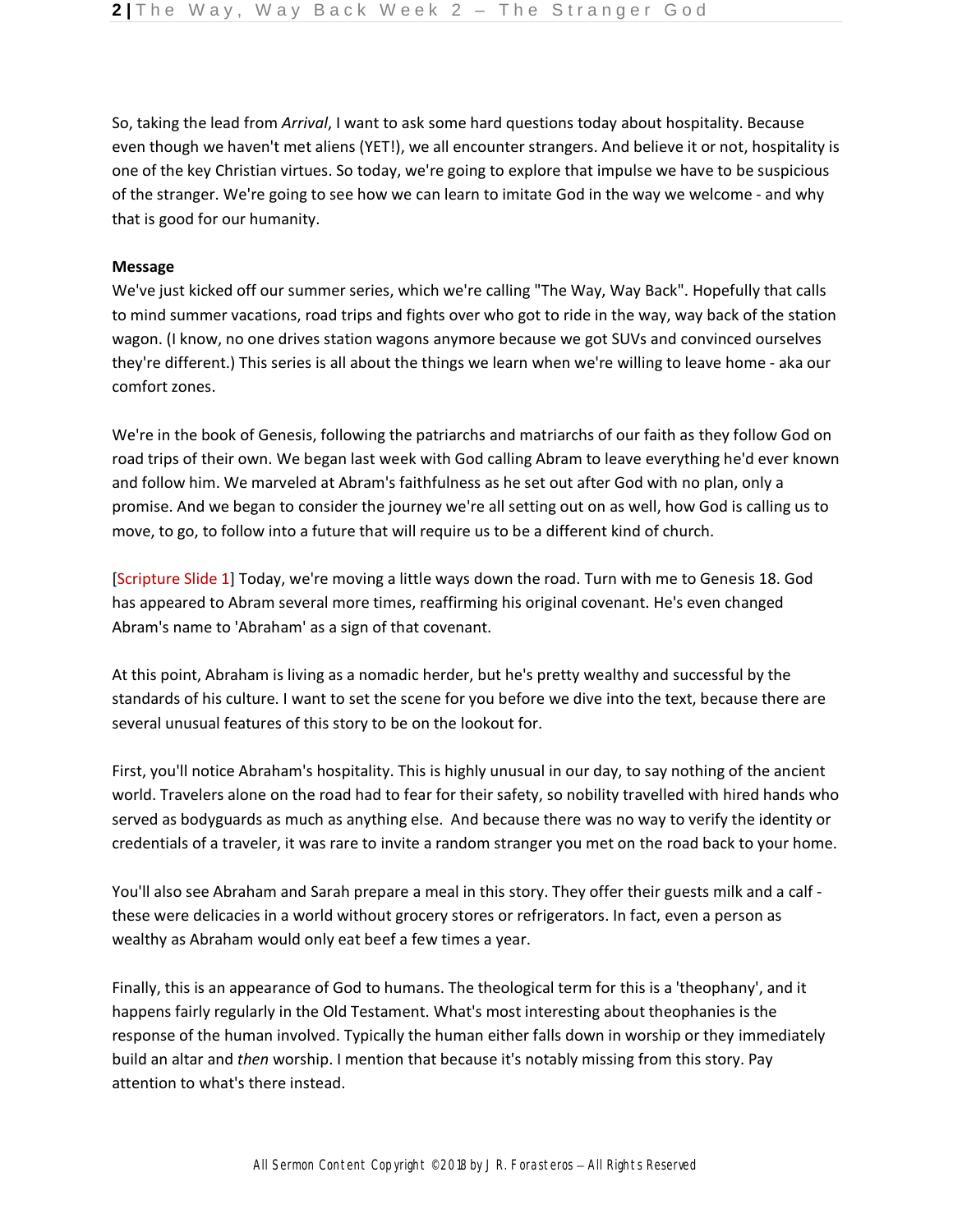So: this is a story about Abraham's hospitality with a meal. Ready? Let's read about Abraham's strange encounter with God:

The LORD appeared again to Abraham near the oak grove belonging to Mamre. One day Abraham was sitting at the entrance to his tent during the hottest part of the day. He looked up and noticed three men standing nearby. When he saw them, he ran to meet them and welcomed them, bowing low to the ground.

"My lord," he said, "if it pleases you, stop here for a while. Rest in the shade of this tree while water is brought to wash your feet. And since you've honored your servant with this visit, let me prepare some food to refresh you before you continue on your journey."

"All right," they said. "Do as you have said."

So Abraham ran back to the tent and said to Sarah, "Hurry! Get three large measures of your best flour, knead it into dough, and bake some bread." Then Abraham ran out to the herd and chose a tender calf and gave it to his servant, who quickly prepared it. When the food was ready, Abraham took some yogurt and milk and the roasted meat, and he served it to the men. As they ate, Abraham waited on them in the shade of the trees.

"Where is Sarah, your wife?" the visitors asked.

"She's inside the tent," Abraham replied.

Then one of them said, "I will return to you about this time next year, and your wife, Sarah, will have a son!" -- Genesis 18:1-10

Genesis tells us right away that this stranger (these three strangers?) is God, but it's not clear that Abraham knows this right away. In fact, you might have picked up as we read how confused the language was. Who was speaking? Were all three "Lord" or just the one guy? And when exactly did Abraham figure out it's Yahweh?

The text doesn't tell us. And while it's fun to speculate (which we'll do in a little bit, don't worry), we might sit for a moment with the ambiguity. What might it mean that uncertainty is *baked into the story*?

If the author had wanted to, he could've clarified everything. But he didn't. He left it ambiguous.

Maybe it's just three strangers.

Or maybe it's God.

Or maybe it's hard to tell the difference between strangers and God.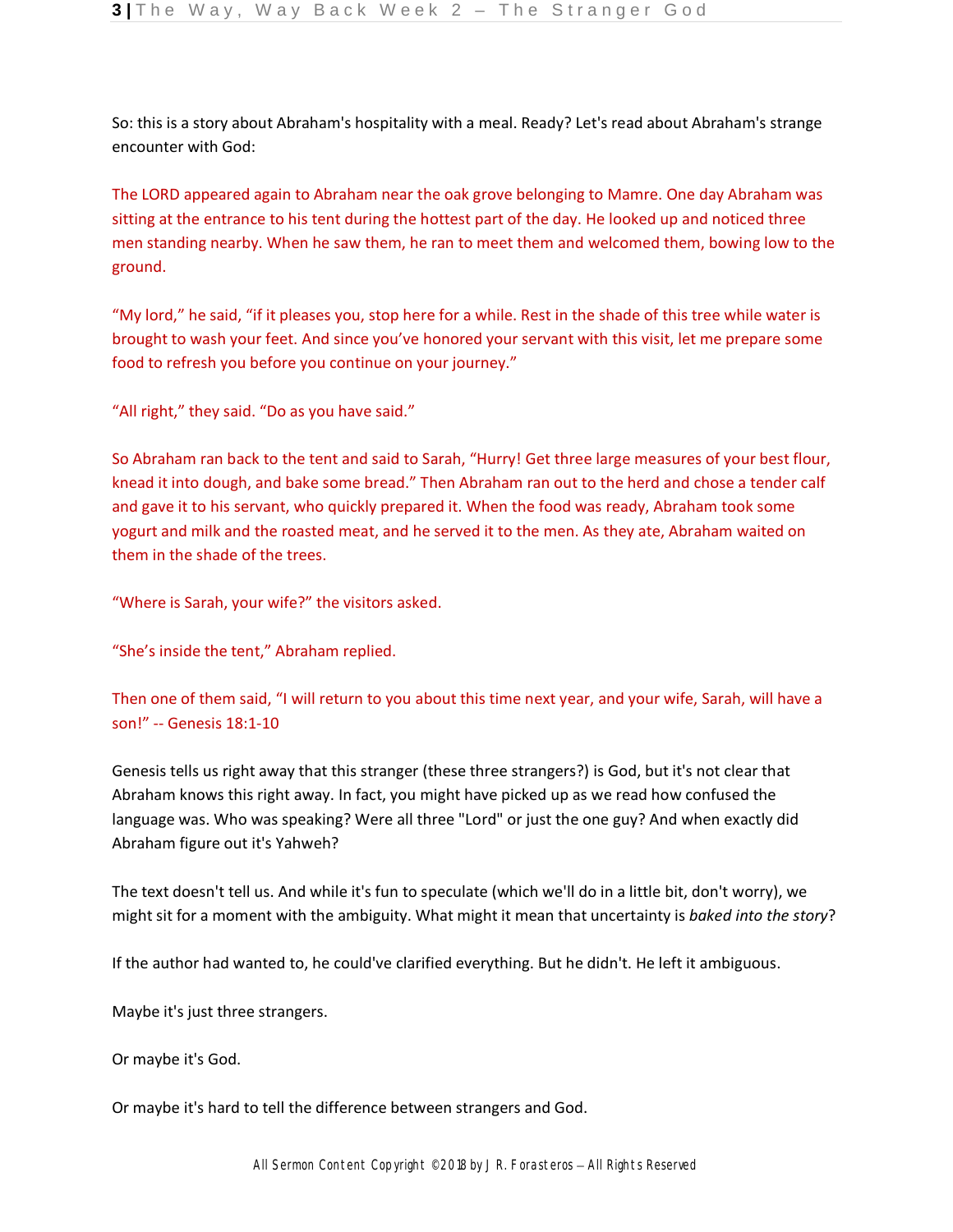This suggestion that any stranger might be God in disguise is a powerful disruption of our world of scarcity. Though we have much more than Abraham ever could've imagined, we still live with a sense that there's not enough to go around, that my money may not last till the end of the month, that I have to be careful not to share too much because that means I won't have enough left for me and mine.

At a cultural level, this sense of scarcity is what breeds racism, prejudice and bigotry. We are suspicious of the person we deem to be not like us. Rather than approach them with open hands, we have our guard up. Sure there's not enough to go around, we hoard resources and rights.

Scarcity is the opposite of hospitality. And Abraham had plenty of reason to be suspicious. People didn't usually travel during the hot part of the day. So it's noteworthy and frankly amazing that Abraham responds to these strangers with such radical hospitality.

He treats these three strangers like kings. He promises them a little food to eat while they rest, then prepares a meal fit for royalty - the beef and dairy. And then, Abraham waits on them like a slave. Abraham had plenty of slaves - he could easily have treated them as equals or honored guests and ate with them. But he puts himself in the position of a slave, waiting on them while they ate.

This is a challenging picture of hospitality: that we treat strangers as family, as even closer than family.

That's hard, friends, so it's surprising Abraham does so.

While that's a surprising reaction, it's not the reaction we'd expect from a theophany.

We expect worship, or the building of an altar. But we get neither of those. Instead we get an act of hospitality. A meal.

The rabbis recognize this as an act of worship. Hospitality is the altar. As the Talmud says, "Hospitality to wayfarers is greater than welcoming the Divine Presence."

That's difficult for us to hear, I imagine. The idea that hospitality is more important than worship rubs us the wrong way. After all, aren't we supposed to put God before everyone and everything?

Well yes, we are. But therein lies the problem: how do we put God before *ourselves*? We're nothing if not self-deceptive. We far too easily make God in our own image. It's part of that scarcity mentality: because we're on our own side, we assume God is too. We assume God looks like us, sounds like us, has the same values we do.

It's not long before God can't challenge us at all. Because we've made God over in our own image, essentially taking God's place and ensuring God serves us rather than the other way around.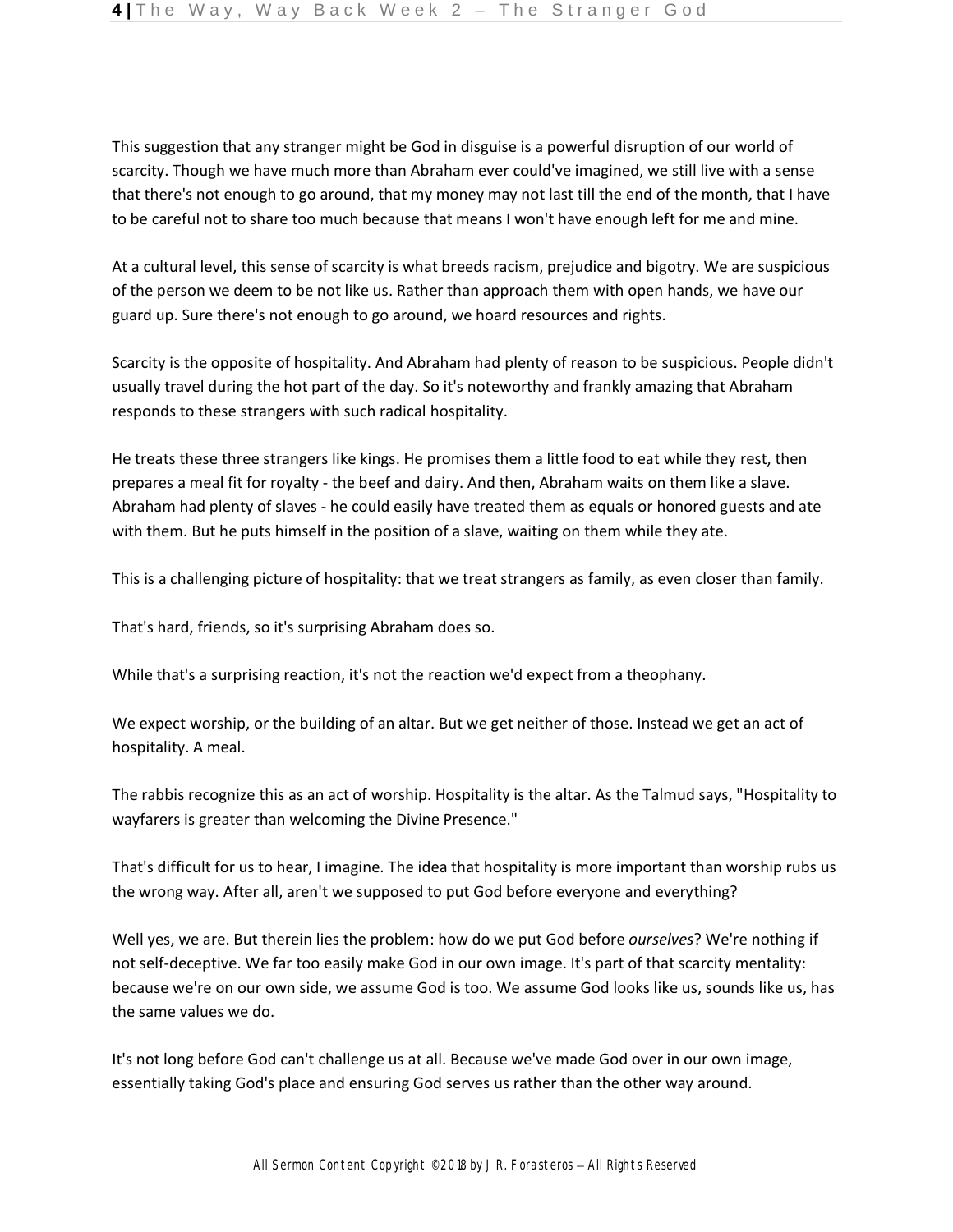But God has a solution to this: an insistence on radical hospitality. God knew when we were created that our hearts were, as Calvin puts it, "idol factories".

So God created us different. And God gave us each other as *gifts* to one another. You are the best means of grace in my life for helping me stay open to God's voice. And I can be the same for you.

How? By insisting that I am your servant. By putting myself below you, assuming the posture of a student, of a child. I quit assuming your differences are weird or strange or suspicious or evil. I refuse to assume my normal is the way things should be, or that I have an exclusive, exhaustive monopoly on truth.

In other words, hospitality is a way for me to learn from you.

That's the beauty of the aliens in Arrival. They came to give us a gift that would transform us, one that would enable us to overcome our differences and become one people, if only we could learn to hear these strange creatures.

And that's the gift of God too: God loves us too much to leave us stuck in our stagnant cul-de-sacs of sameness. So God gives us each other. God gives us a world teeming with different cultures and people and perspectives and every one of them is a gift that helps us stretch our imaginations, to learn and grown and reach beyond ourselves - which is of course where we encounter God.

Hospitality is an act of worship. By welcoming the stranger, we welcome God. This is why, in the closing of the letter to the Hebrews, the writer - no doubt thinking of Genesis 18 - reminds us,

# Don't forget to show hospitality to strangers, for some who have done this have entertained angels without realizing it! -- Hebrews 13:2

God comes to us as the stranger, ready to teach us if only we will make ourselves able to learn. I wonder too if some of us are scandalized by the idea that Jesus would put himself out in the cold like that. Do we find the idea that God makes himself vulnerable to us offensive? Why did God need to rest in the encounter with Abraham? Why did God need to eat? (In fact, the rabbis insist that the angels only pretended to eat.)

God doesn't need us, so why would God make himself vulnerable to us? Why would God come to us as a stranger, in need of hospitality?

But this is what we see again and again in Scripture. The clearest example is Jesus going to the cross for us, embracing the indignity of death for our sakes. Again and again, God takes a chance on us. Creates space for us to step up, to risk, to try.